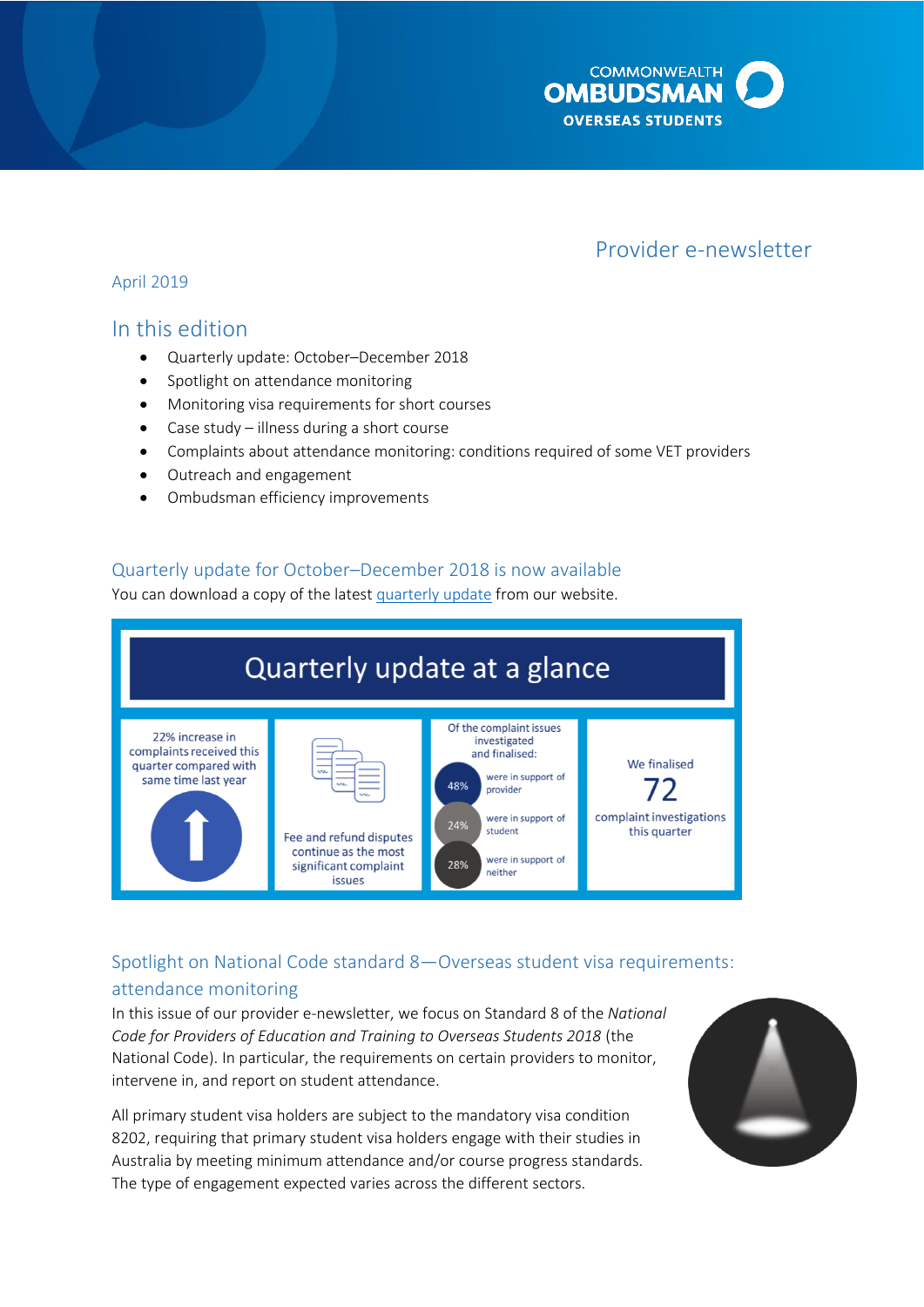For example, in the English Language Intensive Courses for Overseas Students (ELICOS) sector, students are required to attend at least 80 per cent of their scheduled classes.

In the Higher Education sector, students are required to maintain satisfactory course progress. In the Vocational Education and Training (VET) sector, most students are required to maintain satisfactory course progress. However, some students are also subject to attendance requirements, depending on the education provider they are studying with. Since 1 January 2018, as a condition of their registration on the Commonwealth Register of Institutions and Courses for Overseas Students (CRICOS), some VET providers are required to monitor attendance. As at 24 January 2019, 21 VET providers have been required to do this.

Both attendance monitoring and course progress monitoring systems place similar obligations on providers. Education providers must:

- have an easily accessible policy and process, and students must be advised of this during their orientation
- have strategies to intervene to improve the student's attendance or course progress, before it drops to the standard which requires reporting to the Department of Home Affairs
- notify students of the intention to report them to the Department of Home Affairs, once a student's attendance or course progress fails to meet requirements
- have an accessible complaints and appeals process for students to appeal the provider's decision to report students
- not report students while their complaint or appeal is being processed internally or with an external complaint-handling body.

Certain requirements in the National Code can be challenging to implement, in practical terms. For example, during very short courses, a student's illness can cause them to fail to meet progress and attendance requirements very quickly, giving providers little time to intervene.

The case study in this issue looks at how providers can manage difficult situations with monitoring student compliance with their visa conditions, while meeting their obligations under the *Education Services for Overseas Students Act 2000* (the ESOS Act). Read below to see the outcome of one student's complaint to us.

## Monitoring visa requirements for short courses



Some courses offered to international students are very short, as little as 3 weeks for some English language courses. With the upcoming review of the Australian Qualifications Framework (AQF), it is possible that short courses in other sectors will also be made available to international students.

It is unclear how attendance and course progress monitoring conditions will apply to new types of courses after the AQF review, but for now these conditions apply to students doing short courses as much as they

apply to longer courses.

This can be particularly challenging for providers and students as monitoring must be done regularly, and interventions must happen as soon as a possible problem is identified. If a student struggles with the course material or takes ill for more than a couple of days, it can quickly become impossible for the provider to effectively intervene before the student finds themselves in breach of their visa requirements.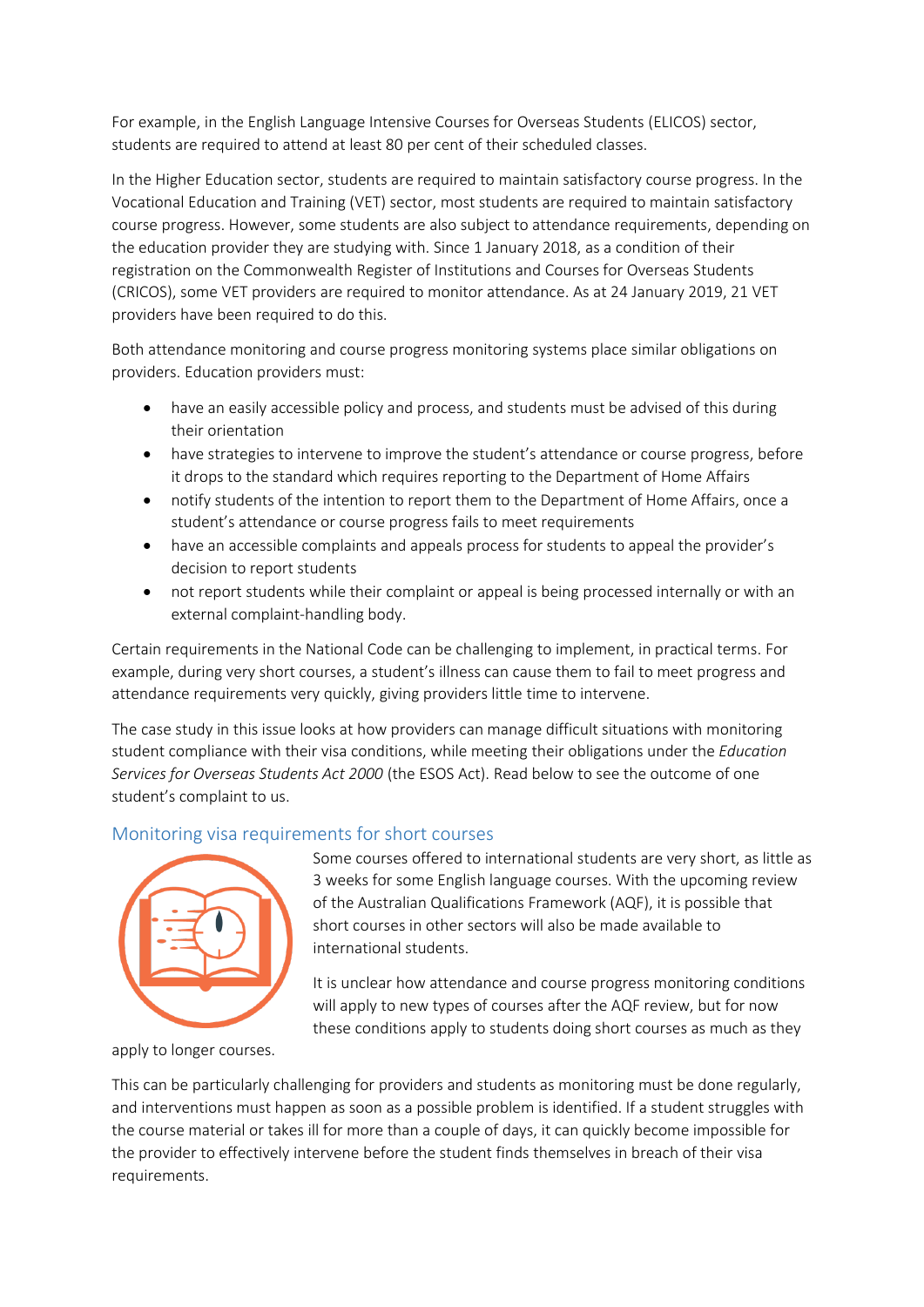Even so, providers are obliged to follow the attendance requirements under the ESOS Act and National Code, including intervention with the student, notification of intention to report, and appeals requirements as outlined in our Spotlight article on Standard 8 of the National Code above.

For short courses, if the provider must report the student in PRISMS, providers can include a note to highlight any relevant circumstances, such as the short duration of the course, the student's illness, or other mitigating factors.

Other options the provider may consider where compassionate and compelling circumstances exist are:

- deferring the enrolment to a future period (including retrospectively)
- suspending the enrolment during the period of illness, misadventure, or other circumstances affecting the student's course progress or attendance.

In the above cases, the provider would avoid reporting the student under standard 8 of the National Code, but they would need to meet the requirements in National Code standard 9, in particular 9.5:

*9.5.1 inform the overseas student of the need to seek advice from Immigration on the potential impact on his or her student visa*

*9.5.2 report the change to the overseas student's enrolment under section 19 of the ESOS Act.*

The following case study highlights challenges faced by providers in monitoring attendance during a short course.

## Case study—illness during a short course

Antonio<sup>1</sup> enrolled in a three-week English language course with a private education provider, and commenced studies. On his third day, Antonio felt unwell so did not come to classes. On the fourth day Antonio attended again, but left before the last period of the day as he didn't feel well. Antonio didn't attend on the fifth day.

On the following Monday, Antonio called the education provider to say that he was recovering from a serious illness in hospital, and that doctors had told him he would be away for at least the rest of that week.



Due to his illness, Antonio was not able to attend the rest of his course, and he provided medical certificates to explain his absence for the period of his illness and recovery.

During the second week of his illness, Antonio's provider sent him a notice of intention to report for unsatisfactory attendance. Antonio appealed that decision with his provider unsuccessfully. He then lodged a complaint with our Office.

We investigated Antonio's complaint, and found that Antonio's education provider had not complied with the requirement to notify him that he was at risk of not meeting attendance requirements, before his attendance dropped below 80 per cent (National Code 8.12.3).

1

<sup>&</sup>lt;sup>1</sup> Name changed to protect privacy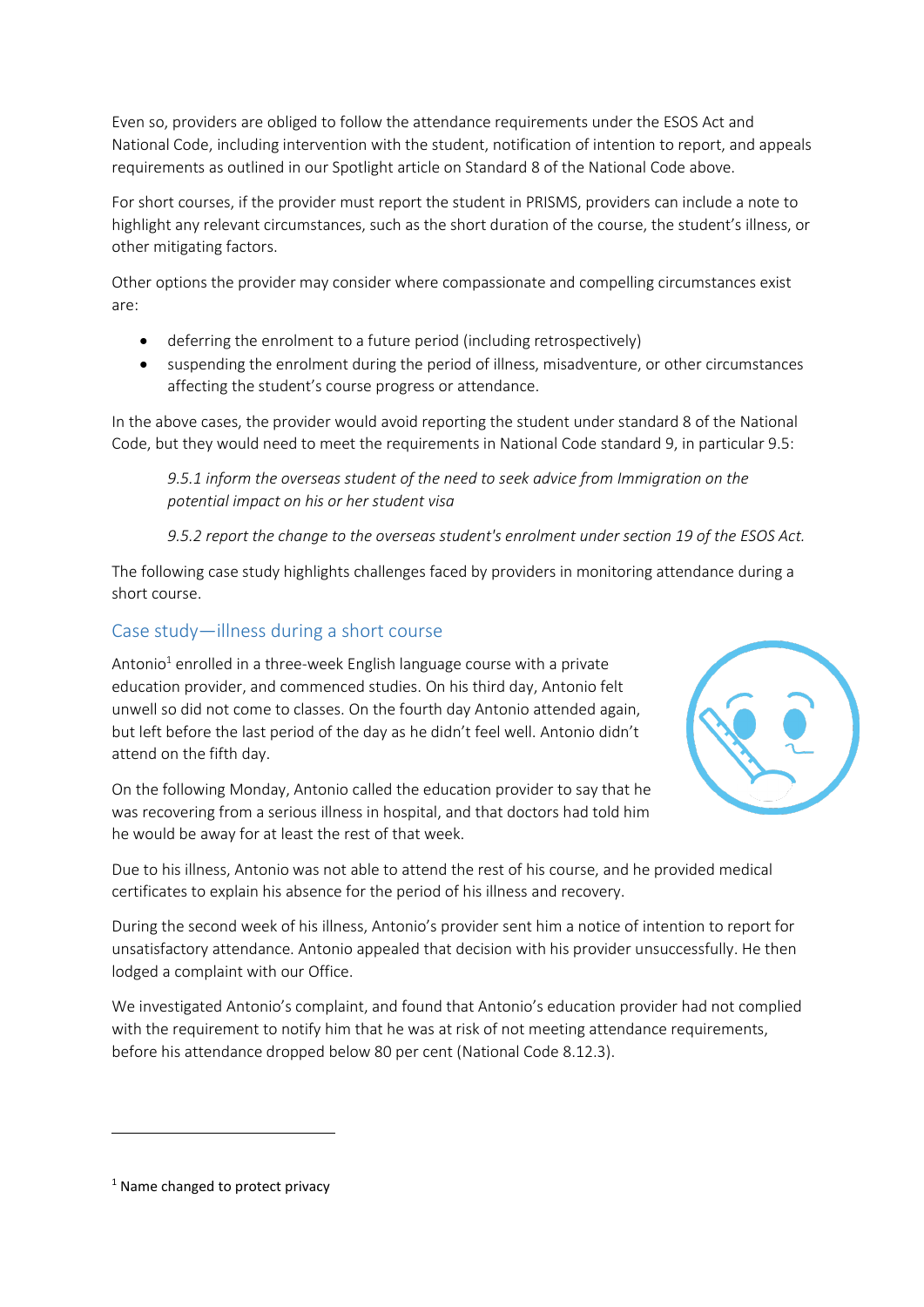In particular, after Antonio had missed his first day of studies, his projected attendance based on contact hours had fallen to 89 per cent. At that stage, his provider had an opportunity to warn him about the consequences of missing more classes.

When Antonio called from the hospital on the following Monday, his provider was presented with an opportunity to predict the effect on Antonio's ability to meet attendance requirements, and it could have suspended his enrolment.

As Antonio was not provided with appropriate warnings, we proposed that the provider not report Antonio for unsatisfactory attendance.

#### Commentary

In short courses, a student's overall attendance can drop significantly if they are absent for even a couple of days. However, the requirements on education providers to monitor and report unsatisfactory attendance remain.

We recommend that providers offering short courses explain this risk clearly at the beginning of the course, to make sure students are aware of the consequences of illness, misadventure or other absence. We also recommend providers explain to students that they can raise the possibility of a suspension of studies when calling the provider to notify them of their absence due to illness or misadventure.

If the student is unable to call the provider and the provider learns of a compassionate and compelling reason for the student's absence after the course, providers may consider a retrospective deferral or suspension of studies.

Where this is not possible, and the provider has given appropriate warnings and notifications to the student, the provider may be obliged to report the student through PRISMS for unsatisfactory attendance. In those cases, we recommend that the provider includes a note stating the student has given evidence of illness between specific dates.

## Complaints about attendance monitoring—conditions required of some VET providers



We have received complaints in recent months from international students in the VET sector whose providers have commenced the process to report them in the PRISMS for unsatisfactory attendance.

In their efforts to comply with new attendance monitoring conditions required of them by the Australian Skills Quality of Authority (ASQA), providers have decided that the students should be reported for unsatisfactory attendance, but missed some important requirements in the process.

We noticed that in the provider's attempts to report students appropriately for unsatisfactory attendance, they did not comply with other requirements of standard 8 of the National Code, in particular:

8.12.3 *identify*[ing]*, notify*[ing] *and assist*[ing] *overseas students who have been absent for more than five consecutive days without approval, or who are at risk of not meeting attendance requirements before the overseas student's attendance drops below 80 per cent*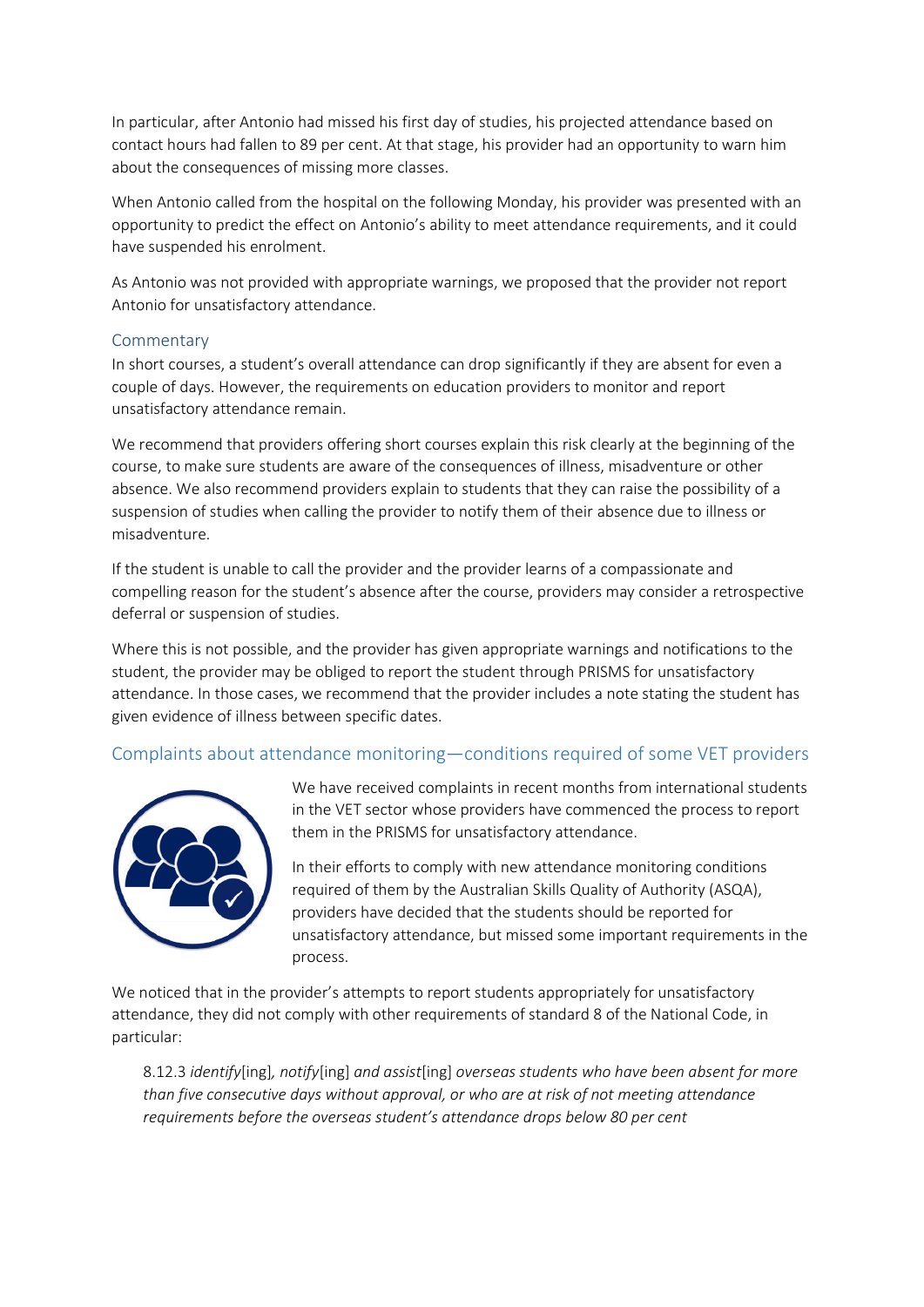8.13.3 [advising] *the overseas student of their right to access the registered provider's complaints and appeals process, in accordance with Standard 10 (Complaints and appeals), within 20 working days*

8.14 Only reporting unsatisfactory attendance if the student has exhausted, withdrawn from or chosen not to access the complaints and appeals process within the relevant timeframe.

In these complaints, we found that providers did not:

- notify students of their falling attendance
- implement an intervention strategy in time to improve attendance levels, or
- allow the student time to exhaust the provider's internal complaints and appeals process.

Because of this, we determined that the providers should not report the students at that stage.

## Outreach and engagement

## International Student Advisers Network of Australia (ISANA) Contact Points project workshop, Melbourne

On 30 October 2018, we participated in a workshop held by ISANA which brought together personnel from emergency, legal and other support services. The purpose of the workshop was to plan a strategy for reaching international students with information about what to do when faced with a critical incident affecting themselves or others they know.

In particular, previous research had shown that many international students in Australia do not know the emergency '000' number and are likely to look at home country information sources about what to do in a crisis.



In addition, many international students are hesitant to call '000' in case of a fire, in case they are charged a call-out fee. Compounding this is a fear in some cultures of authorities and people in uniform.

We spoke to workshop participants about our own role in assisting international students in Australia, and also highlighted the roles of the State and Territory Ombudsmen. We shared some of our strategies for reaching international students, including through education providers and social media.

If you would like to share your own views on the best ways to reach students with information on what to do in critical incidents, please contact the Research Assistant for the project, Franklin Patrao, at [franklin.patrao@rmit.edu.au.](mailto:franklin.patrao@rmit.edu.au)

#### Migration Institute of Australia—professional development session for migration agents

On 31 October 2018, we held a professional development webinar for migration agents. We covered the broad jurisdiction of our Office, including our ability to consider complaints about the Department of Home Affairs and the Australian Border Force, our inspection and reporting functions in relation to immigration detention, and our Overseas Students Ombudsman role.

### Australian Education Consultants' Alliance (AECA) National Conference

The AECA is an association of education consultants, also known as education agents, based in Sydney. On 11 December 2018, we presented at the AECA national conference. Our presentation touched on our role in assessing complaints about education agent behaviour, but the primary focus